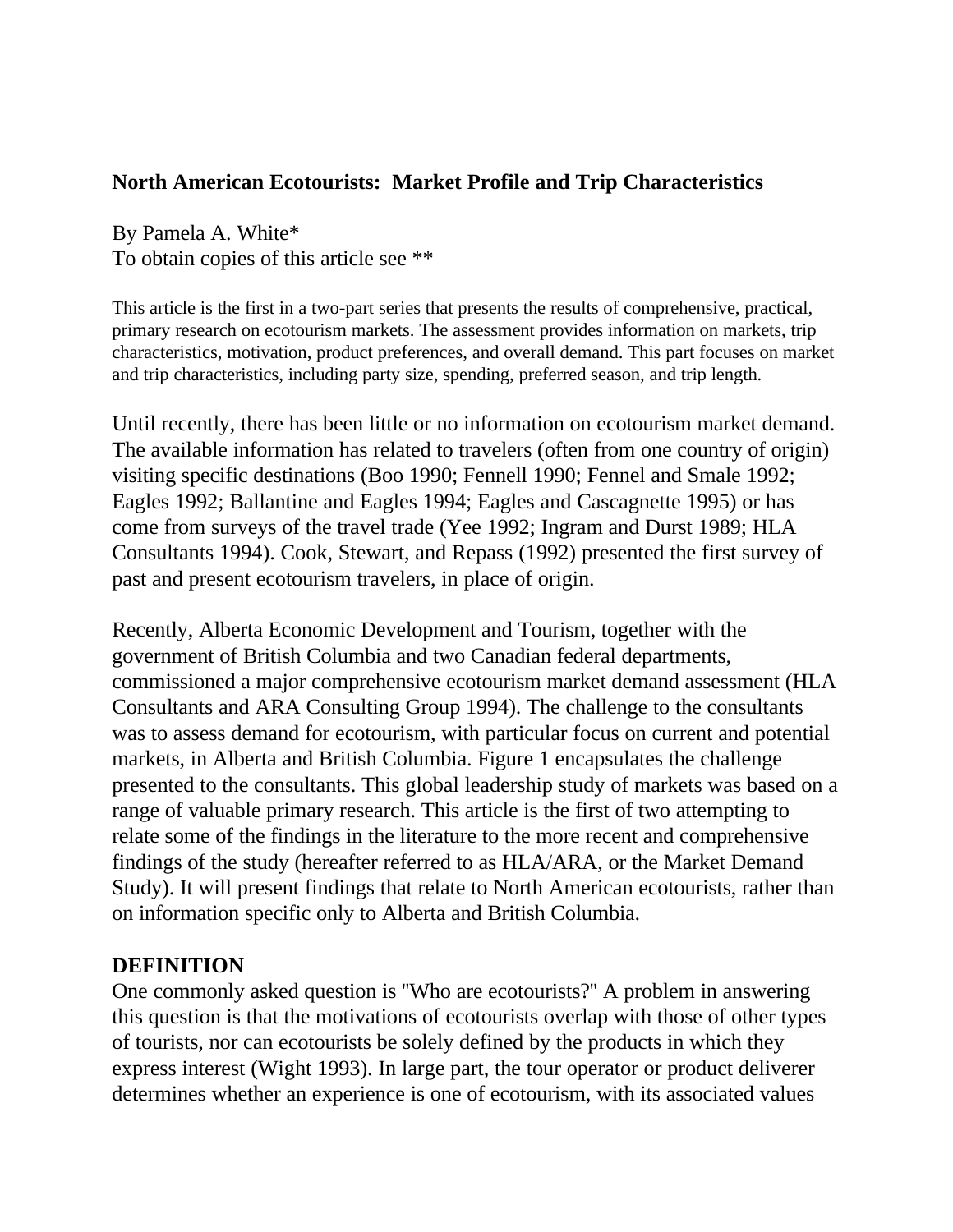and ethics, or one of more general recreation or adventure. This central role of the operator and related resource tour has been illustrated by Fennell and Eagles (1990). However, omitted in this model is the recognition that many ecotourists do not participate in an ecotourism vacation provided by a tour operator; they are independent travelers seeking ecotourism experiences.

The definition of ecotourism has been much debated. However, the actual definition used is less important than the application of the principles supporting ecotourism (Wight 1994). Boyd and Butler (1993a, p. 12) also advance the helpful notion that ecotourism should be viewed as dynamic, flexible, and prone to change within the variety of destination settings. In the Market Demand Study, the clients and consultants defined ecotourism as developed by the Canadian Environmental Advisory Council: ''Ecotourism is an enlightening nature travel experience that contributes to conservation of the ecosystem, while respecting the integrity of host communities'' (Scace, Grifone, and Usher 1992). This definition was developed in a consensus-oriented setting, rather than one where a particular perspective was being promoted. A number of key characteristics were understood to underlie the definition. These principles are illustrated in Figure 2 and represent the elements of sustainability a balance of benefits to the environment, society, and economy.

For the purposes of the study, a definition of ecotourism was not provided to survey respondents. Individuals tend to have their own varied perceptions/definitions of ecotourism and such a definition might predispose them to orient their responses accordingly. In addition, no one can truly be called an ecotourist until they are ''on the ground'' at the destination, behaving in accordance with the principles enumerated in Figure 2. Rather, respondents were asked questions related to their activities. They were asked if they had taken or were interested in taking a vacation that involved activities related to nature, outdoor adventure, or cultural experiences in the countryside or wilderness. These elements are well recognized as having a relationship with ecotourism (Lindberg 1991; Ryel and Grasse 1991; Phelan and Calloway 1993; Wight 1993; Stewart 1994). This question pointed respondents toward a common perspective without requiring a lengthy preamble to ensure that they understood and agreed with an ''ideal'' definition of ecotourism. By their responses, the respondents demonstrated that they understood the orientation of the question, since they made very few ''nonecotourism'' responses (e.g., golf). In the end, whether a visitor actually participates in ecotourism at their destination will be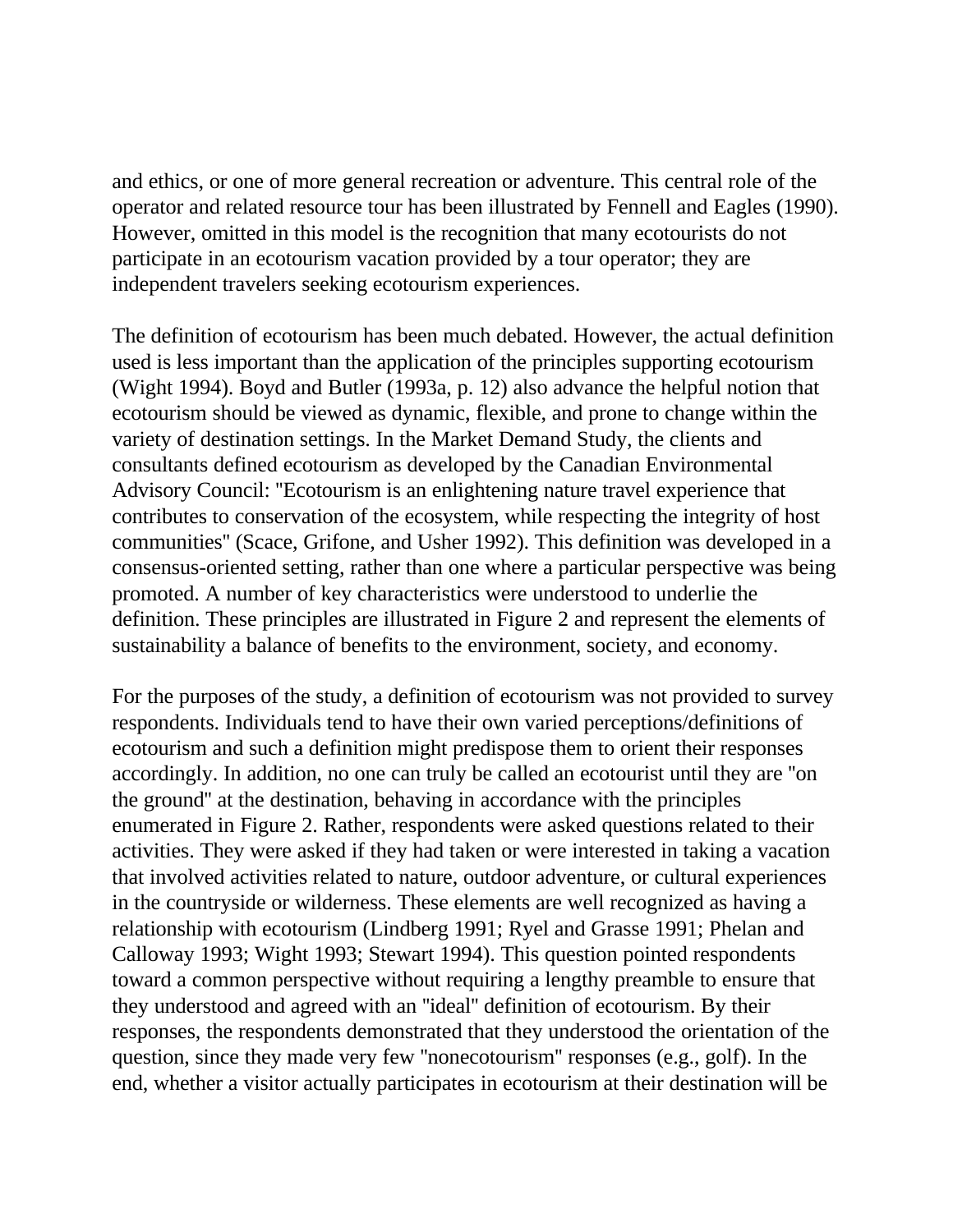determined not only by their activities, but by their own behavior and the behavior and practices of operators and others in the industry.

# **STUDY METHODOLOGIES**

Besides an extensive secondary data analysis, a series of surveys were administered to members of the ecotourism travel trade, general consumers, and experienced ecotourists. One of the advantages of the study is that although different surveys were administered to various target groups, the structure of the surveys was similar, so that comparisons could be made between group responses.

### **The North American General Consumer**

The general consumer survey focused on the residents of seven major metropolitan areas in North America: Winnipeg, Toronto, Los Angeles, San Francisco, Seattle, Chicago, and Dallas/Fort Worth. The target completion was 200 telephone interviews in each center, providing a total of nearly 1,400 usable interviews. Based on literature indications that nature, adventure, and culture markets tend to come from middle- to upper-income groups, neighborhoods were selected where the average household income was in excess of Can\$45,000 and U.S.\$35,000. Respondents were those who had taken a vacation out of state or province in the last three years and who had taken or were interested in taking a nature/ adventure/culture vacation in the countryside or wilderness. Although 23% of the sample had not taken such a vacation previously, it is significant to future demand that only one of these respondents did not intend to take one in the future. Although this group is referred to as ''consumers'' in the text, they are clearly current or potential ecotourism travelers.

## **The Travel Trade**

The ecotourism travel trade survey comprised those global companies that offered nature, adventure, or cultural experiences in a nonurban setting in North America. The survey sample was specifically selected to include companies that had North American ecotourism product offerings for both North Americans and overseas visitors. Of 176 surveys sent by fax, 120 were completed by fax or telephone, for a response rate of 68%. However, the response rate varied by country. The highest response rate (84%) was from Canadian firms, followed by European (77%) and U.S. firms (68%). The lowest response rate (36%) was from Pacific Rim companies (although firms from Australia and New Zealand had a 100% completion rate). In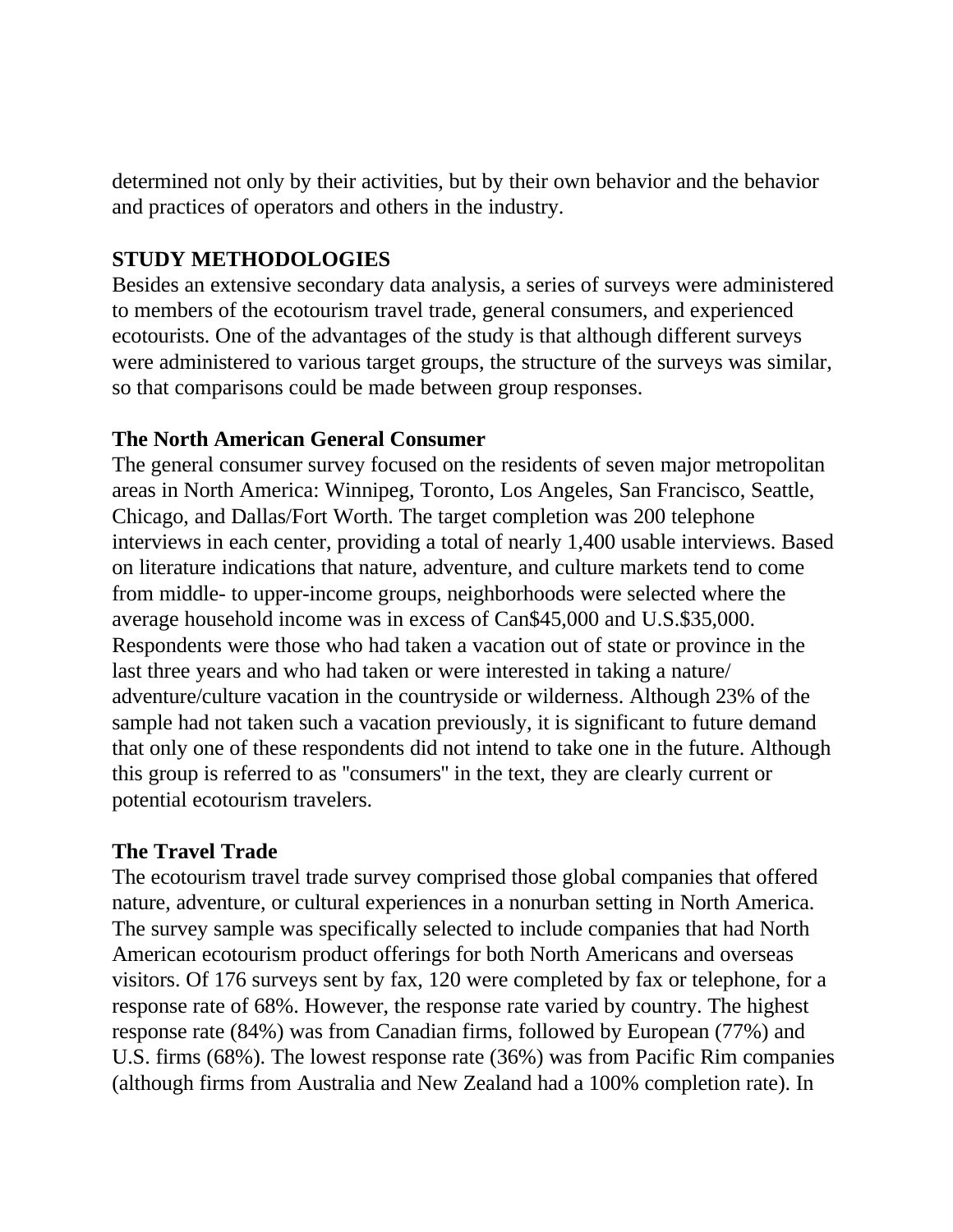addition to the survey, several focus group interviews were held with buyers at Rendezvous Canada, an international travel trade marketplace.

## **Experienced North American Ecotourists**

The travel trade survey was used to generate lists of clients. Mail surveys were sent to 1,200 experienced ecotourists living in the United States and Canada. Approximately 200 were returned with incorrect addresses, and 424 surveys were completed, representing 42% of those who received surveys. Because client lists were volunteered, it is not known to what degree those firms volunteering names are representative of the ecotourism travel trade. Consequently, it is also not known how representative the respondents are of all ecotourists. However, the sample does represent a large number of experienced North American ecotourism travelers.

# **MARKET PROFILE**

### **Age**

In the past, different studies have given conflicting information about the age of ecotourists. For example, nature tourists have been said to be older than the average tourist (Boo 1990; Backman and Potts 1993; Eagles and Cascagnette 1995); younger than the average tourist (Yuan and Moisey 1992; Chudintra 1993); 54 years on average (Fennel and Smale 1992); mid-30s to mid-50s in the Yukon, but mid-20s to mid-40s in the Northwest Territories (Tourism Research Group 1988).

In this Market Demand Study, when consumers were asked if they had previously experienced a vacation involving nature/adventure/culture in the countryside or wilderness, virtually all age groups were represented by those who said ''yes.'' There was some tendency for the ''yes'' sample to be slightly older than those who said ''no.'' However, all those who had not taken an ecotourism vacation expressed an intention to take one in the future. This response indicated that virtually all the general consumers (representing all ages of adults) were interested in ecotourism. In support of this conclusion, the experienced ecotourist survey also represented all age groups, roughly in proportion to that of the consumer survey (Figure 3). However, the experienced ecotourists were generally older (56% were 35 to 54 years old) than the general consumers (49% were 25 to 44 years old). These age comparisons between North American general consumers and experienced ecotourists resemble findings about Canadian ecotourists (Eagles and Cascagnette 1995). The travel trade survey also found that a wide age range of clients was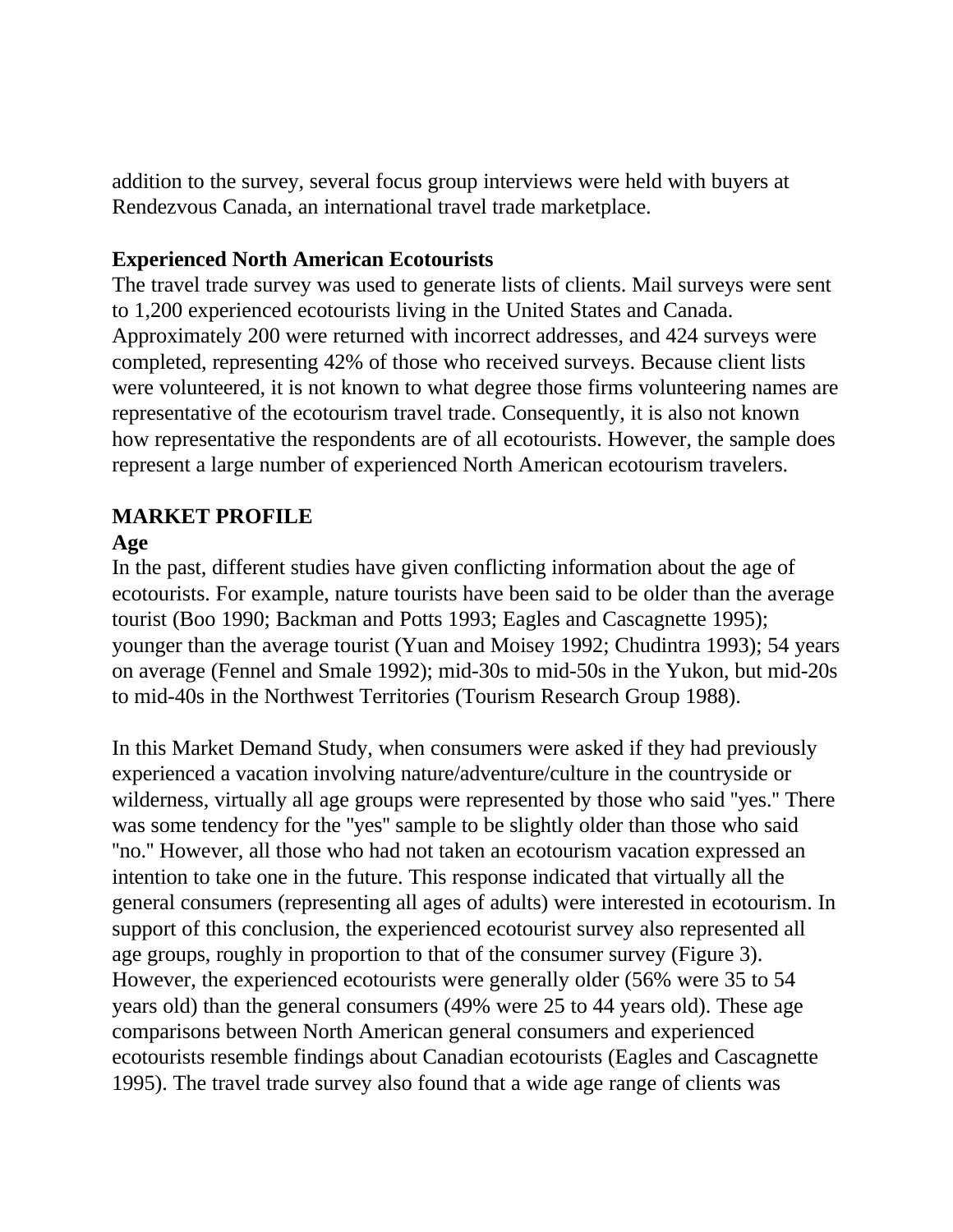represented, although there was a tendency for the European operators to capture a slightly older clientele. A similar result occurred in a study of Yukon adventure travel trade markets (ARA Consulting Group 1991).

It is probable that age varies with activity and other factors such as cost. For example, in a recent Tourism Canada (1995) survey of adventure and nature operations where most participants (80%) were North American, age varied by activity preference. Older clients (aged 45 and over) were interested in polar bear watching (83%, with 61% over 55), sailing (69%, with 42% over 55), sealpup watching (49%), and such winter activities as heli-skiing (78%). Younger clients (under 34 years) were interested in ice and rock climbing (67%), trail riding (57%), scuba diving (56%), canoeing (54%), cross-country skiing (53%), and rafting (50%). One-third of all hikers were 19 years and under. Overall, however, a full spectrum of ages was represented.

### **Gender**

The gender of ecotourists reported in the literature has also varied. Some studies have reported a majority of males (Fennell and Smale 1992; Backman and Potts 1993; Tourism Research Group 1988; Nababan and Aliadi 1993; Tourism Canada 1995); a majority of females (Cook, Stewart, and Repass 1992; Reingold 1993); or an even split of males and females (Boo 1990; Ingram and Durst 1987). The HLA/ARA study of experienced ecotourists was evenly divided between males and females, a result based on actual participant lists, not on sample structure. Similarly, a special run of Alaska visitor data done for the Market Demand Study also showed a relatively equal gender distribution of visitors. Such an even split corresponds with the results of a survey of past and future U.S. ecotourists, which found that in the past 65% of ecotourists were male, while future ecotourism markets would be 50/50 male and female (Cook, Stewart, and Repass 1992).

It has been suggested that there may be a tendency for greater male interest in specialist activities, while females are more likely to participate in general interest experiences (Duda n.d.). Also, it has been suggested that males would be more interested in outdoor adventure travel products (Campbell Goodell Consultants 1991). The HLA/ARA study found that for experienced ecotourists such gender differentiation was not a general rule, but varied by activity. (This conclusion has been confirmed by other comprehensive surveys [e.g., Tourism Canada 1995].) For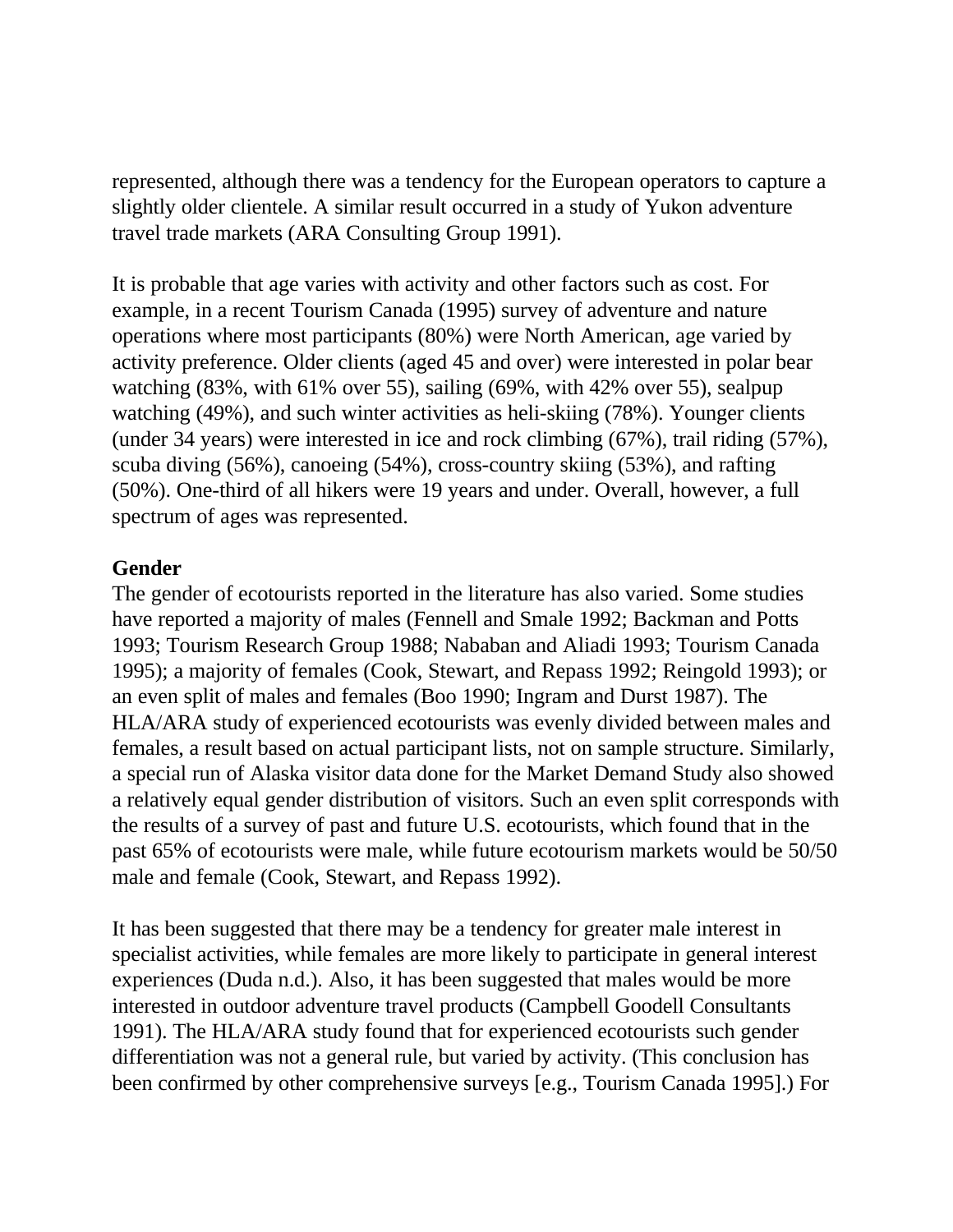example, females were underrepresented in camping and cycling, overrepresented in hiking, but equal to males in rafting. Some of these gender preferences may vary over time, however. For example, while females were overrepresented in wanting to hike on their next trip (52% versus 47% males), they were underrepresented on their last trip (44% versus 52% males).

For the general consumer there were clearer differences by gender and by activity. Respondents were asked to rate various activities on a scale of 1 to 5, with 1 representing the most important. Males rated wilderness settings (2.32 versus 2.62 females), participation in physically challenging activities (2.87 versus 3.23), mountain climbing (3.67 versus 3.97), and rafting/canoeing/kayaking (2.91 versus 3.23) as more important than did females. Females rated casual walking (1.68 versus 2.06 males), learning about other cultures (1.97 versus 2.45), and interpretive education programs (2.69 versus 2.96) as more important than did males. Other activities, however, were of equal importance to males and females, such as visiting national parks or protected areas, wildlife viewing, cycling, ocean sailing/kayaking, and crosscountry skiing.

It is evident that the genders are equally interested in the overall range of ecotourism experiences. However, for specific activities, there may be slight gender differences in the degree of interest and these may vary over time.

#### **Education**

The literature has consistently suggested that ecotourists tend to be much better educated than general tourists (Tourism Research Group 1988; Fennell and Smale 1992; Cook, Stewart, and Repass 1992; Backman and Potts 1993). Eagles and Cascagnette (1995) found that while 20.7% of Canadian travelers had university degrees, 64.9% of Canadian ecotourists were degree holders. The literature on wilderness adventure markets (ARA Consulting Group 1991) and wildlife-viewing markets (HLA 1990; Bartlett 1991; Duda n.d.; Reingold 1993) makes similar observations.

These findings are reinforced by this Market Demand Study. The education levels of the experienced ecotourists, however, were considerably higher than the levels found in previous studies. A 1993 survey of visitors to Alaska showed education levels that closely parallel those of the general consumer. Figure 4 shows that most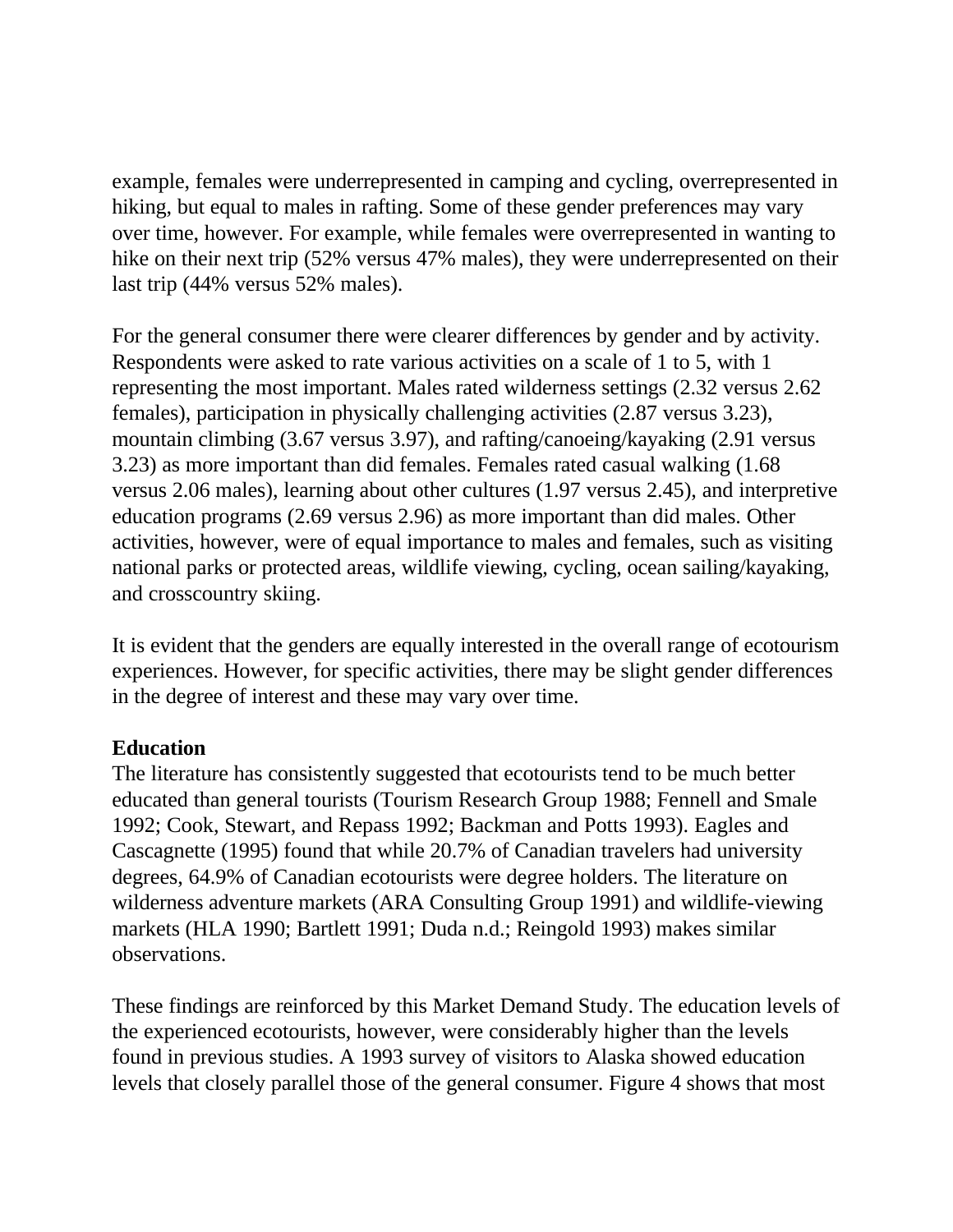of the experienced ecotourists surveyed were college graduates (82%), while 14% had some college education. Very few had no college education at all. Furthermore, for those consumers who indicated that they had a previous ecotourism experience, there was a tendency toward a somewhat higher education level.

Overall, the most significant finding would seem to be a shift in interest in ecotourism from those who have high levels of education to those with less education -- an expantion of interest into mainstream markets. Such a change is supported by a survey of past and future U.S. ecotourists (Cook, Stewart, and Repass 1992).

### **Household Composition**

Major differences in household composition were not found between the consumer and ecotourist (Table 1), nor among the seven cities surveyed. The majority of respondents were living together as a couple (44% of consumers and 47% of ecotourists). However, the consumer sample contained more couples with children (35% versus 24%), while the ecotourists were more likely to live alone (25% versus 18%). This latter finding does not necessarily imply, however, that ecotourists travel alone, as will be demonstrated in the section on trip characteristics.

#### **Origins**

Since the Market Demand Study targeted North American markets, the origin of respondents was a given. However, it is worth mentioning that other recent primary research has found that the origin of visitors for Canadian adventure and naturebased activities is varied and very much depends on the activity preferred (Tourism Canada 1995). Overall, Canadians are the primary market to Canada (57%), followed by U.S. residents (23%) and those from overseas (20%). More than half of the total visitors who preferred polar bear watching and winter activities such as heli-skiing were from the United States, and over one-third of those who enjoyed sea kayaking and interpreted nature observation were from the United States. Overseas visitors preferred dogsledding (74%), snowmobiling (52%), and canoeing (39%). Over 80% of the markets for river kayaking, rock and ice climbing, and bicycling were Canadian.

Clearly, origin varies by activity and it may also vary by other factors, such as local opportunity, intervening opportunity, distance, cost, and marketing efforts.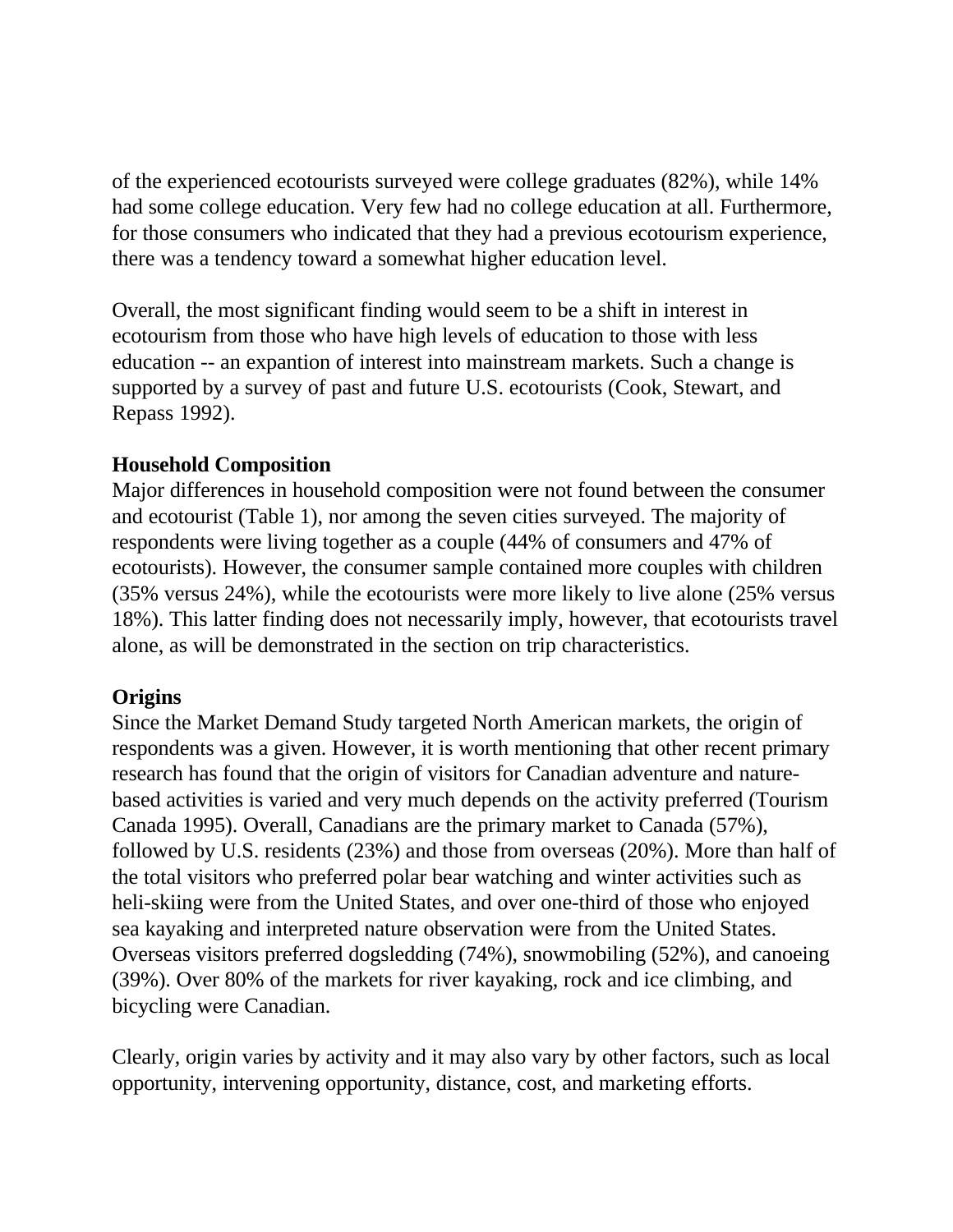However, from the market demand study it could be generally concluded that ecotourism markets exist in virtually every major metropolitan area in North America.

## **SPECIALISTS AND GENERALISTS**

Boyd and Butler (1993b, p. 26) relate ecotourist specialists and generalists to trip duration, with specialists engaging in a recreational activity for more than seven days and generalists less than 48 hours. A further differentiation between specialist and generalist travelers can be found in the literature (Laarman and Durst 1987; Wight 1993; Allcock et al. 1994), where the distinction is based on degree of specialized interest. As a general finding in the HLA/ARA study, consumers provided more generalized responses, whereas experienced ecotourists were more specific. Thus, for example, when asked what activities were of interest in their trip, consumers may have said ''boating,'' which represented mainly canoeing, rafting, and boating. Experienced ecotourists, however, clearly specified the activity (cruise boats, rafting, canoeing, kayaking, or sailing) and mentioned these specific waterbased activities with far greater frequency than ''boating.''

Similarly, when tour operators for Alberta ecotourism experiences were asked in a survey to describe their companies' activities/products, the National Tourism Association operators mentioned general products and the only specific activities were ''nature viewing'' and ''visiting parks and mountains.'' The Specialty Tour operators, on the other hand, provided very specific activities, such as hiking, northern lights viewing, fishing, cycling, trail riding, and so on (HLA Consultants 1994).

Subsequent analysis of activity preferences shows that a larger proportion of ecotourists than general consumers respond with specialist activities, both for last trip and for next trip (e.g., almost no consumers mention backpacking, whereas 10% of ecotourists enjoy backpacking; on their last trip, 4% of consumers cycled versus 18% of ecotourists; on their next trip 8% of consumers will cycle versus 25% of ecotourists).

Jamrozy, Backman, and Backman (1994) ask whether highly involved specialist travelers are also responsible for the spreading wave of interest in nature-based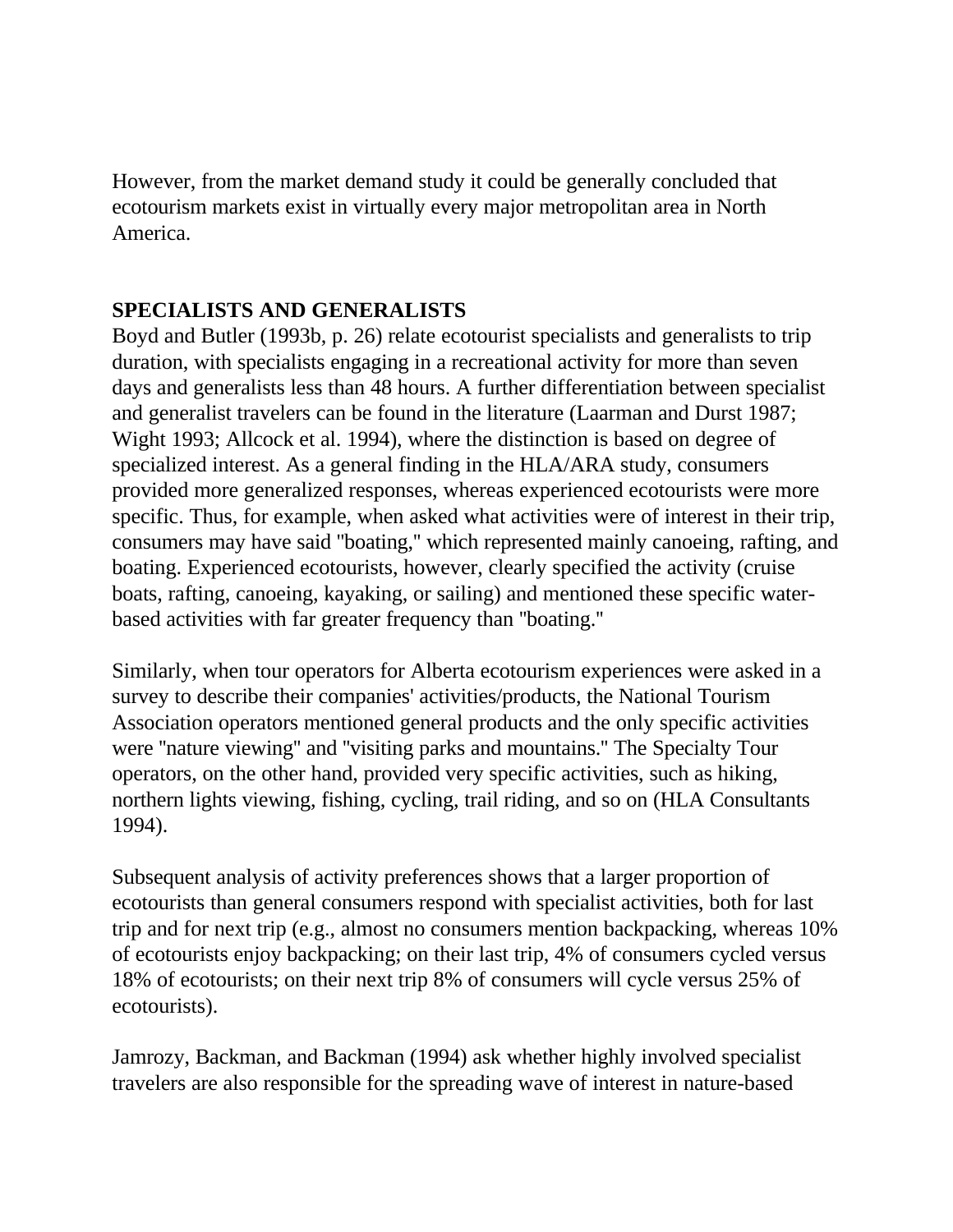tourism. It is not possible to determine precisely who or what is responsible for this growth of interest, although the Market Demand Study points to a number of relevant associated trends, such as growth of soft adventure, increased interest in environmental concerns, growth in popularity of specific outdoor activities, and increase in educational tourism. It is clear that interest in ecotourism is growing. Indeed, it also seems evident from the findings of the HLA/ARA study that some characteristics of the experienced ecotourist are being incorporated into mainstream markets.

# **TRIP CHARACTERISTICS AND PREFERENCES**

## **Party Composition**

The literature provides very diverse findings about party composition. Boo (1990, p. 43) found that fewer nature tourists traveled alone, and more traveled in groups than other types of tourists. These findings may have been influenced by the location (tropical destinations) or the type of experience. However, a survey of U.S. naturebased tour operators found that 68% of clients were individuals and 32% were groups (Ingram and Durst 1987). The literature indicates that party composition varies with the type of activity, but that families are not a large part of the adventure travel market. Yet Backman and Potts (1993) found that nature-based travelers in North Carolina, South Carolina, and Georgia almost exclusively travel with family and travel by automobile.

Figure 5 shows that, in fact, the majority of respondents prefer to travel as a couple (approximately 60% for both consumers and ecotourists). The couple may be from the same household or from a different household. This echoes Reingold's (1993, p. 38) report that U.S. specialty operators indicate that singles (both male and female) are frequently signing up as couples. The travel trade survey found that 50% of ecotourism clients travel as couples, 31% as singles, and 19% as families.

The experienced ecotourists had a larger percentage who preferred to travel alone (13% versus 7% for the general consumer). Families with children only comprised 15% of the experienced ecotourist market and 26% of the general consumers. However, there may be increasing interest in family vacations of this type. For example, the premier Canadian children's magazine, Owl, recently produced a vacation special on 23 top family vacations (Devins 1995). These focused strongly on adventure, nature, and education, and include, for example, ecoventures,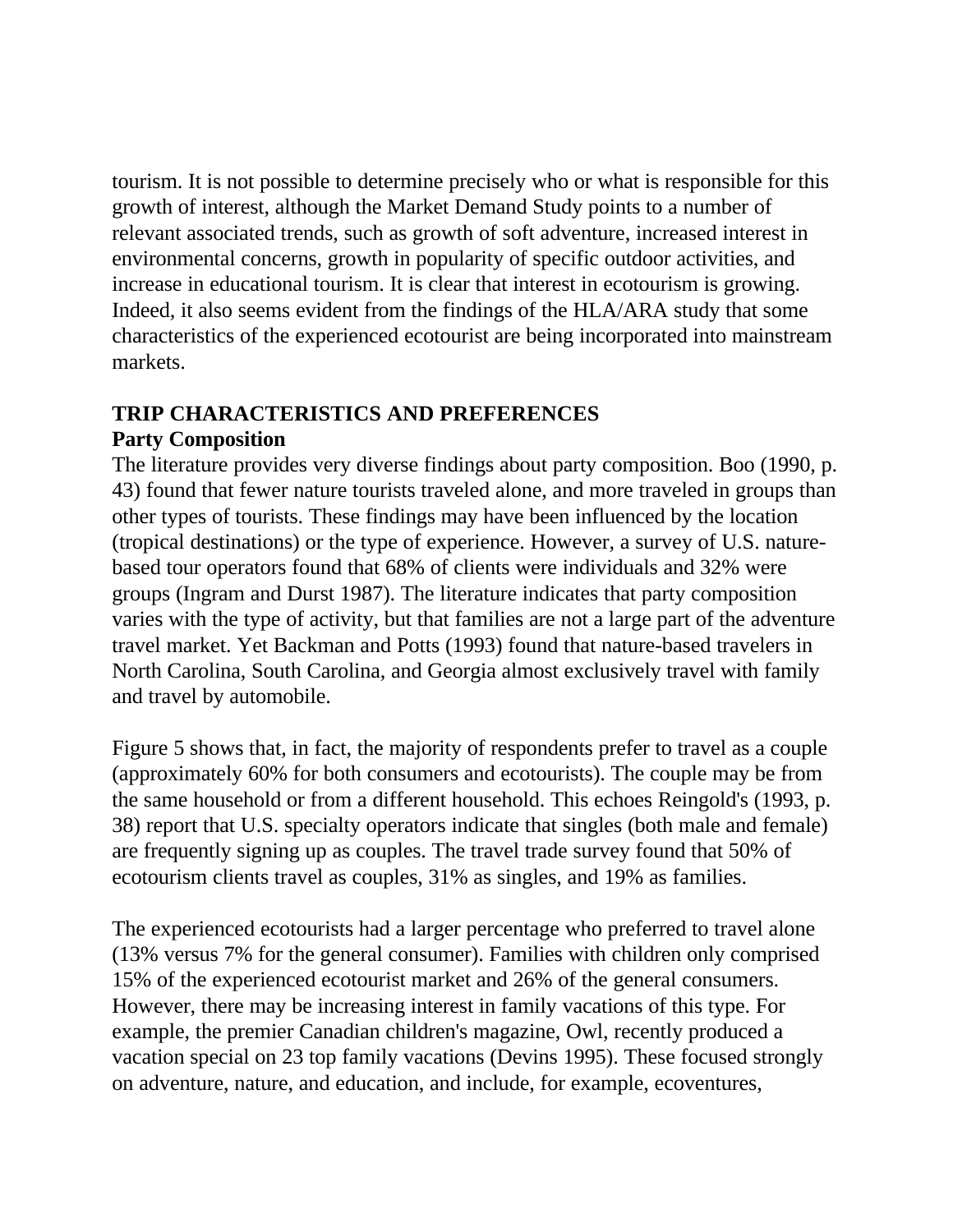palaeontological camps with microsite work, wildlife watching, and wilderness trips. At least one of the operators mentioned operates with minimum impact techniques and is constantly refining its environmental policy (Wight 1995c).

## **Trip Duration**

There is little information in the literature on trip duration. It has varied tremendously and is usually destinationspecific rather than market-specific. For example, the average length of stay for all tourists in Nepal is 9.3 nights per visit; but while trekkers to Nepal stay an average of 25.8 nights in the country, pleasure tourists average only 5.9 nights (Parker 1993). In Indonesia, the majority (70%) of international tourists stay at natural sites for 2 to 4 days, and 18% visit natural attractions for over 4 days (Nababan and Aliadi 1993). In the United States, Backman and Potts (1993) found that nature-based travelers stayed an average of 5 nights at their destination, yet in Alaska conservation group trips averaged 12 days (ARA Consulting Group 1991).

Trip length may also vary by activity. In Canada, the average duration of packaged nature observation trips was 5.3 days, with wildlife-viewing trips ranging from 2.9 to 7 days and seal watching taking less than a day (Tourism Canada 1995). Yuan and Moisey (1992) found that Montana visitors interested in wildland-based activities spent more time in the state than nonwildland-based visitors (backpacking 8.22 days, angling 10.82 days, and nature study 5.99 days versus nonwildland-based visitors, who spent only 3.66 days).

The Market Demand Study examined total trip duration quite specifically, including the ecotourism portion of the total trip. Most respondents, whether the experienced ecotourists or general consumers, preferred total trips of more than a week in length. The results are shown in Figure 6. The largest group of consumers (40%) preferred trips of more than 2 weeks, while the largest group of ecotourists (50%) preferred trips lasting 8 to 14 days. This corresponds with the duration of most popular travel trade packages.

General consumers were asked about the length of the ecotourism portion of their trip. They clearly wished for other experiences on their trip in addition to those related to nature, culture, or adventure. The most popular length for the ecotourism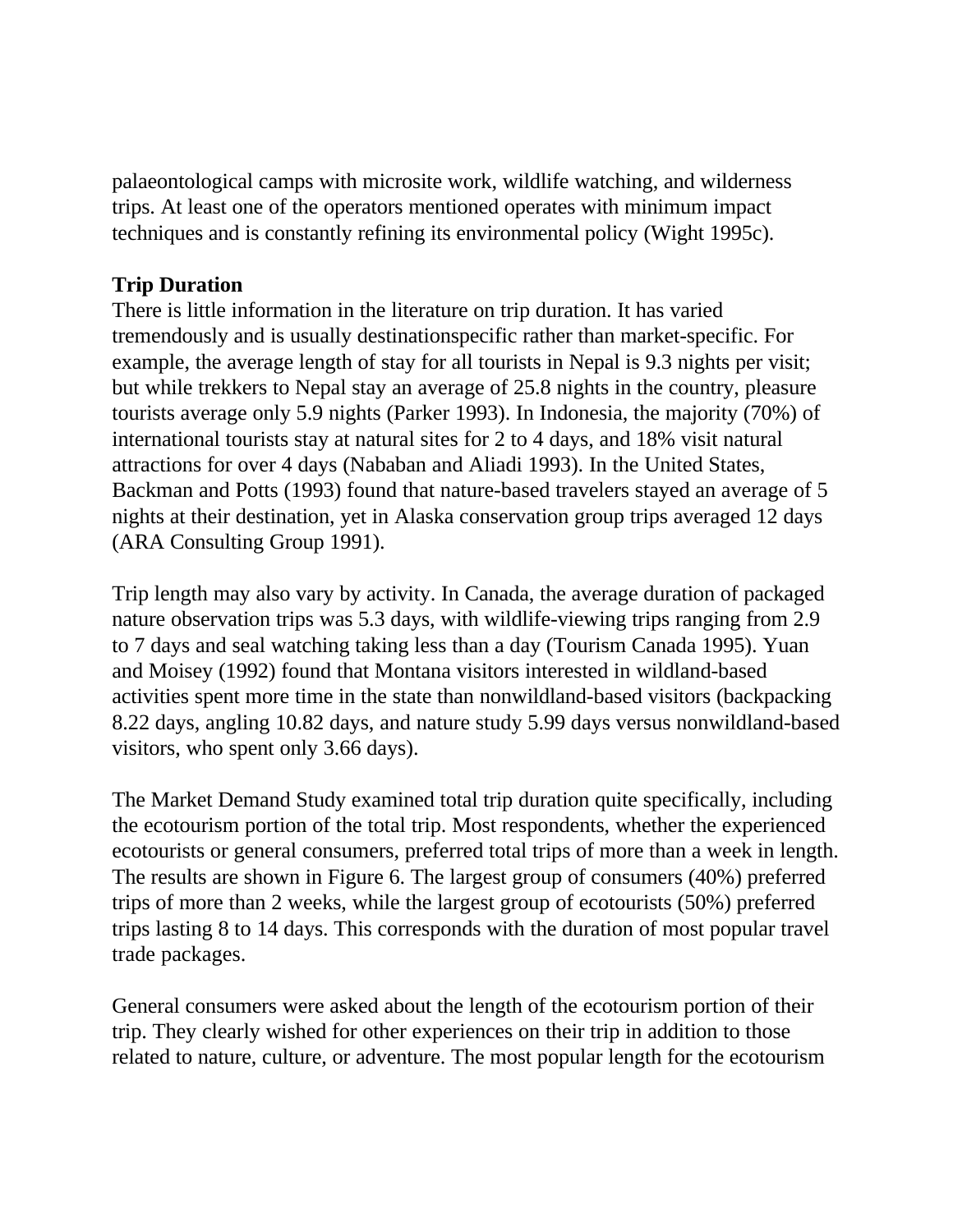portion was between 4 and 7 days, followed by 8 to 14 days, although 50% preferred more than 8 days (8 to 14 days, 27%; more than 24 days, 23%).

The travel trade estimated the percentage of its clients who preferred trips of a specified duration. Overall, the preference was for 4 to 7 days (35% of all packages and 37% of specialty ecotourism packages) followed by 8 to 14 days (25% in both categories). Approximately 40% in both categories preferred trips of more than 8 days. Table 2 shows the breakdown for the most popular packages overall, as well as the responses of those firms that specialize in the ecotourism product and those firms where the ecotourism product is secondary. In fact, there is not only some variation by specialization, but also by location of firm. For example, for overseas respondents, the most popular length of trip was more than 14 days (44%), followed by 8 to 14 days (38%). However, since overseas firms comprised only 18% of the total respondents, the overall findings are strongly influenced by the preferences of the clients of North American firms. For both Canadian and U.S. firms, at least 60% of clients prefer total package duration to be 7 days or fewer.

Clearly, since total trip length was longer than the ecotourism portion of the trip, general consumers were interested in a varied travel experience. This conclusion was supported by information related to the consumer's desire for multiple activities (Wight 1995a). They were interested in more than one type of activity for their next vacation, and although they were interested in ecotourism, they expected to incorporate nonecotourism experiences into their total trip. This information is important both from a destination-wide perspective and from an operator perspective, and has strong implications related to product linkages and packaging.

#### **Expenditure**

Ecotourists have been more frequently described as higher-spending markets and have been identified as having a higher-than-average income (over \$50,000) (Backman and Potts 1993; Liu 1994; Eagles and Cascagnette 1995; Unaaq 1995). Reingold (1993) quotes research showing that about 7 million U.S. travelers were willing to pay \$2,000 to \$3,000 for a nature-based tour. Another survey of U.S. travelers found that ''green'' travelers were willing to spend, on average, 8.5% more for services and products provided by environmentally responsible companies (Cook, Stewart, and Repass 1992).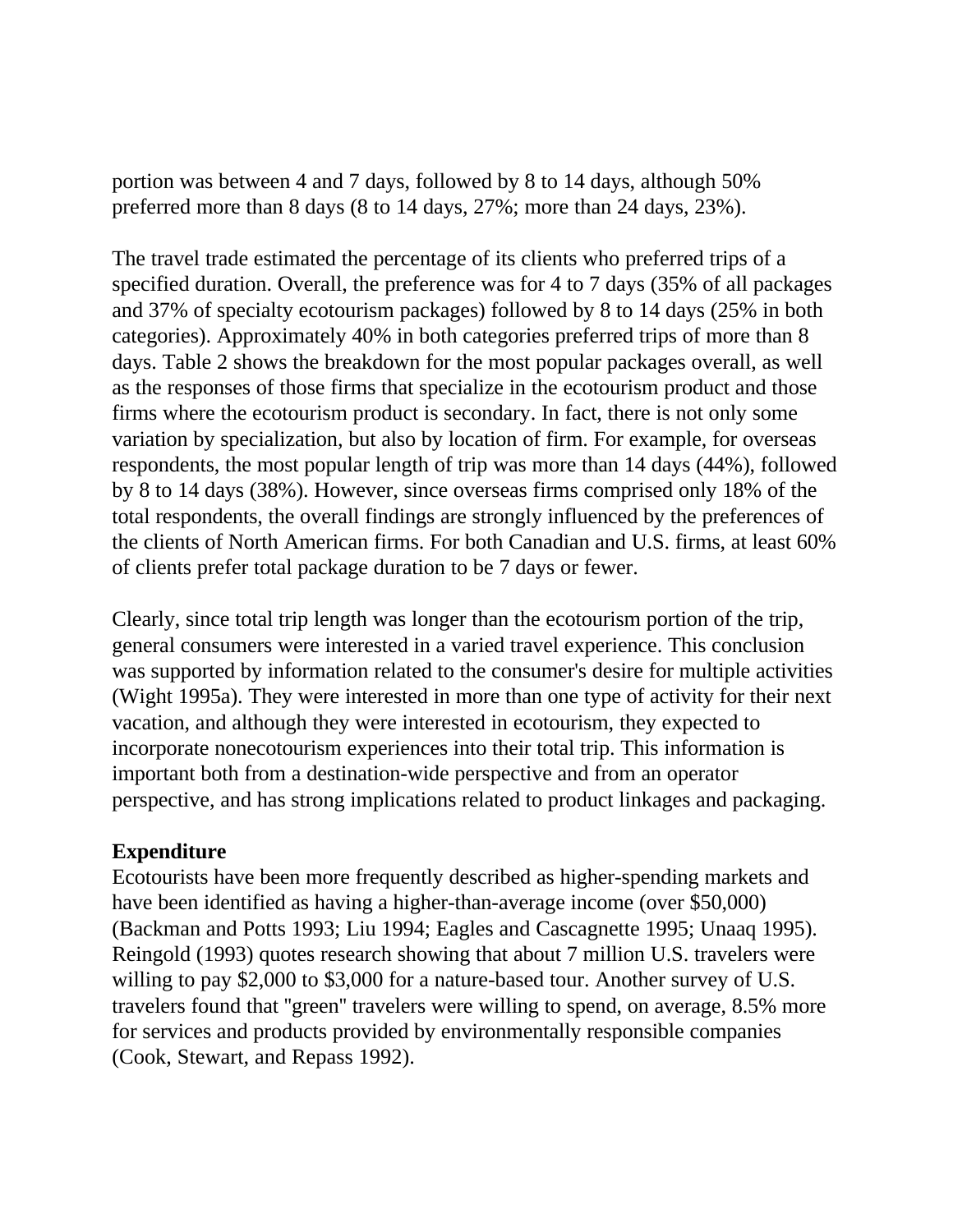A Montana survey of tourists found that those interested in wildland-based activities spent 25% to 50% more per day than nonwildland tourists while visiting Montana (Yuan and Moisey 1992). The amount spent varied by activity of interest. Backpackers, anglers, and nature study travelers spent U.S.\$92.61, \$101.44, and \$83.03 per day, respectively; nonwildland visitors only averaged \$64.44 per day. In 1993, the average price of nature observation trips in Canada was Can\$172 per day, whereas wildlife-viewing trips varied in cost by activity, ranging from \$12.50 per hour to \$337.50 per day (Tourism Canada 1995).

Ironically, ecotourism and nature-based tourism have been criticized for being potentially elitist (Wheeller 1991; Wieler and Richins 1995) and for having low earning capacity (Goudberg, Cassells, and Valentine n.d.; Laarman and Durst 1993; Sayer 1981). Expenditure clearly varies according to many factors, including length of trip, origin of ecotourist, economic ability to pay, destination for ecotourism, type of accommodation, vacation activities, and opportunities for expenditure. For example, in Thailand, nature tourist expenditures are estimated to be only one-third to one-half of the general tourist expenditures (Chudintra 1993, p. 38). However, typical Thai jungle trekkers tend to be younger (20 to 25 years old) and visitors to national parks tend to be Thai students, 15 to 25 years old, on one-day excursions. The age and nature of these markets and the short trip length would contribute to smaller expenditures. Similarly, in Alaska trip costs ranged from \$10 for a day trip to \$12,000 overall (ARA Consulting Group 1991). Table 3 shows a range of costs per day for travel trade packages, which clearly vary by activity, as well as by trip length. There seems to be no typical pattern of expenditure.

Eagles and Cascagnette (1995) reported that, on average, Canadian ecotourists spent considerably more per day than general Canadian travelers. Although this is also the case in the HLA/ARA study (1994), the Eagles and Cascagnette expenditure figures were a great deal higher than the findings of the HLA/ARA study (Table 4). However, it should be clear that Eagles and Cascagnette were reporting on the amount spent on pleasure travel during the year prior to the survey, whereas HLA/ARA were reporting on preparedness to spend per person on a trip. Eagles and Cascagnette found that almost three-fourths of Canadian ecotourists spent \$2,000 or more during the year, with the mean being approximately \$5,000. HLA/ARA found that one-fourth of North American ecotourists (24%) would be willing to spend this much per person per trip. While the Eagles and Cascagnette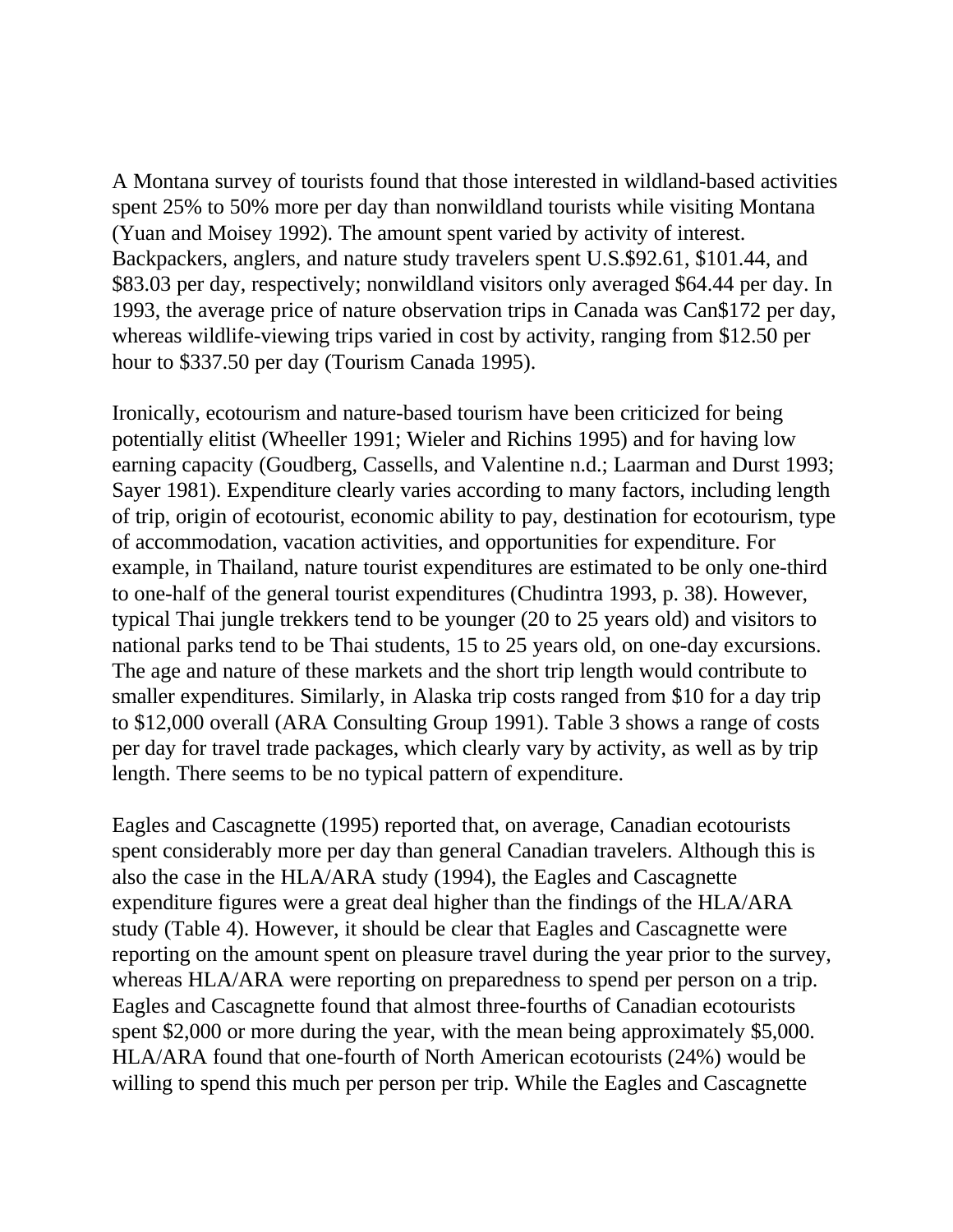methodology may be somewhat predisposed to obtaining higher expenditure figures due to the fact that two of the study's four survey groups traveled to distant destinations (Costa Rica and Kenya), the essence of the two studies are similar: experienced ecotourists spend more than the general consumers.

In the Market Demand Study, all respondents were asked how much they would be prepared to pay per person for their previously described nature/culture/adventure vacation in the countryside or wilderness. The cost per person was to include transportation, food, accommodation, and all other vacation costs. Table 4 shows that the experienced ecotourists were willing to spend more for their ecotourism experience than the general consumers. For example, 22% of consumers would pay more than \$2,000 per person, while 24% of ecotourists would; more than one-third (38%) of consumers would pay more than \$1,500 per person, while almost half (45%) of experienced ecotourists would spend this amount per person. There was, as expected, a strong relationship between expenditure and length of trip. Of those who indicated a willingness to spend more than \$2,000 per person on a trip, 5% would prefer a 4 to 7 day trip, 14% an 8 to 14 day trip, and 36% a trip of more than 14 days in length. It should be understood that willingness to spend cannot be interpreted as indicating the amount an operator can charge per person.

For the consumer there were some marked variations in willingness to spend by origin, age, household composition, or destination. For example, respondents from San Francisco, Los Angeles, and Toronto were more often in the higher expenditure categories, while Winnipeg was most often in the lowest. Older respondents indicated a greater willingness to spend more. Those living with children were more frequently in the less-than-\$500 category, while singles were less frequently in this category. Similarly, there were variations by destination; when those who expressed interest in visiting Alberta and British Columbia were examined for willingness to pay, there were lower-than-average responses in the higher expenditure categories.

Given the diversity of the industry, prices naturally vary, sometimes wildly (Tourism Canada 1995). Indications are that expenditures differ a great deal, both from a willingness to pay and a product pricing perspective. It seems there are too many variables at play to make expenditure predictions. It is clear, however, that ecotourists are willing to pay more than general travelers.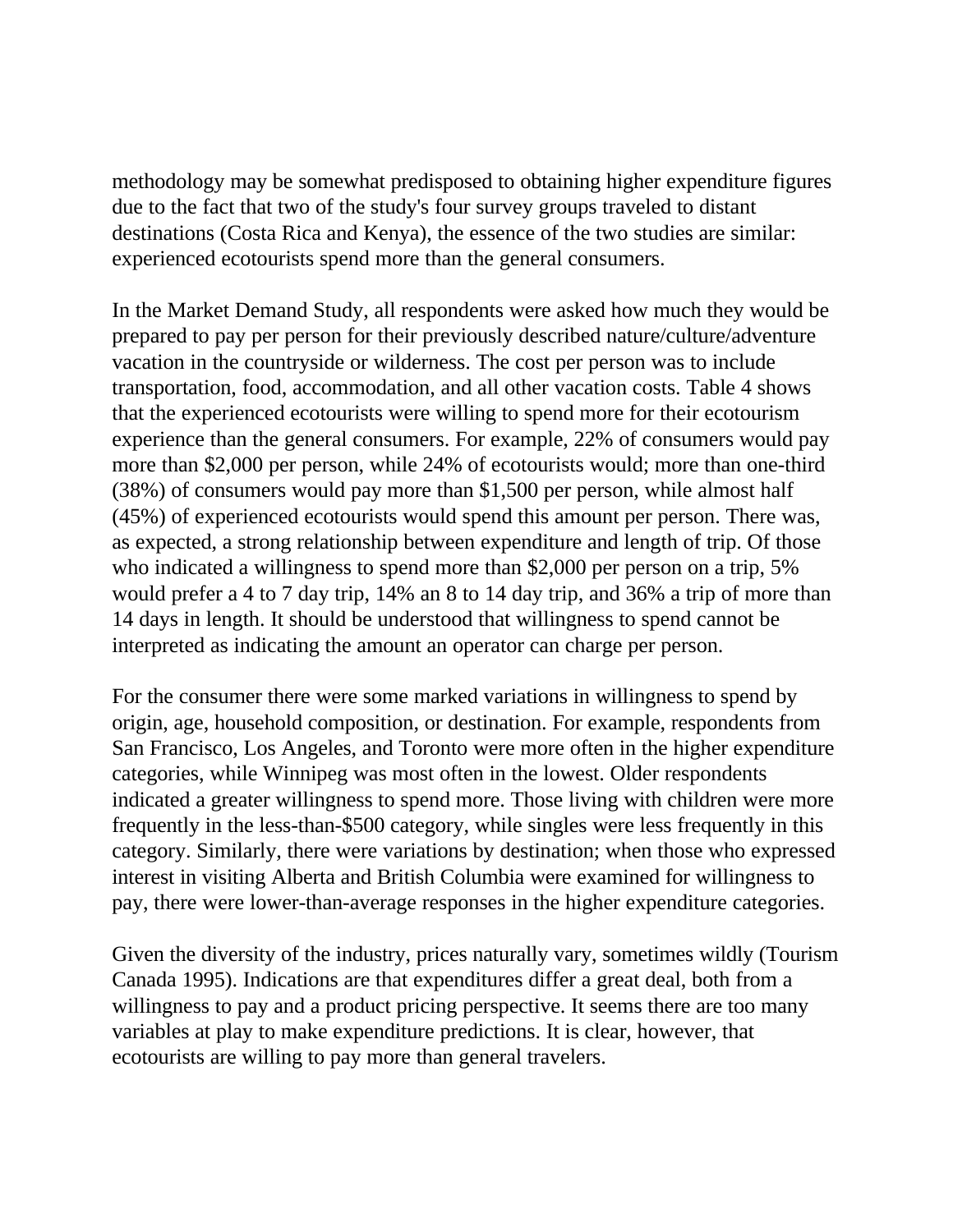#### **Season of Travel**

Little information exists in the literature on what times of year ecotourism travelers prefer to travel. A 1987 survey of U.S.-based specialty tour operators traveling to developing countries found that most clientele traveled in August (Ingram and Durst 1987). Canadian ecotourism travelers in Costa Rica were usually traveling in February through April (Fennell and Smale 1992). Clearly, destination has some bearing on season of travel. For example, when those consumers interested in visiting Alberta or British Columbia are examined, they show higher-than-average interest in the months of May through August.

Ecotourists are more frequent travelers, with 41% having traveled out of their state/province six or more times in the last three years versus 24% of consumers. It is, then, perhaps not surprising to find that ecotourists expressed greater preference for every month of travel than general consumers (Figure 7).

The majority of both consumers and ecotourists preferred to travel in the summer months, with 40% of general consumers preferring July and August, but approximately half of experienced ecotourists preferring June, July, August, or September. However, there appeared to be enough interest in winter travel to justify four-season products (Wight 1995b). This was particularly true for the experienced ecotourist. Ecotourists were more prepared than general consumers to travel in winter and particularly in the shoulder seasons  $\langle A7 \rangle$  over 25% of ecotourists indicated April through October to be their preferred months of travel. This finding presents useful opportunities for operators to extend their season well into shoulder seasons and perhaps beyond.

#### **CONCLUSIONS**

Ecotourism has been the subject of intense debate in recent years, with much of the focus related to sustainability, management, and supply-side issues. An important part of the equation has been missing to date <A7> comprehensive market-based information. The information obtained from the market demand assessment should be of value to resource managers, operators, and destination areas in their efforts to plan and manage a sustainable industry and appropriately match markets with product.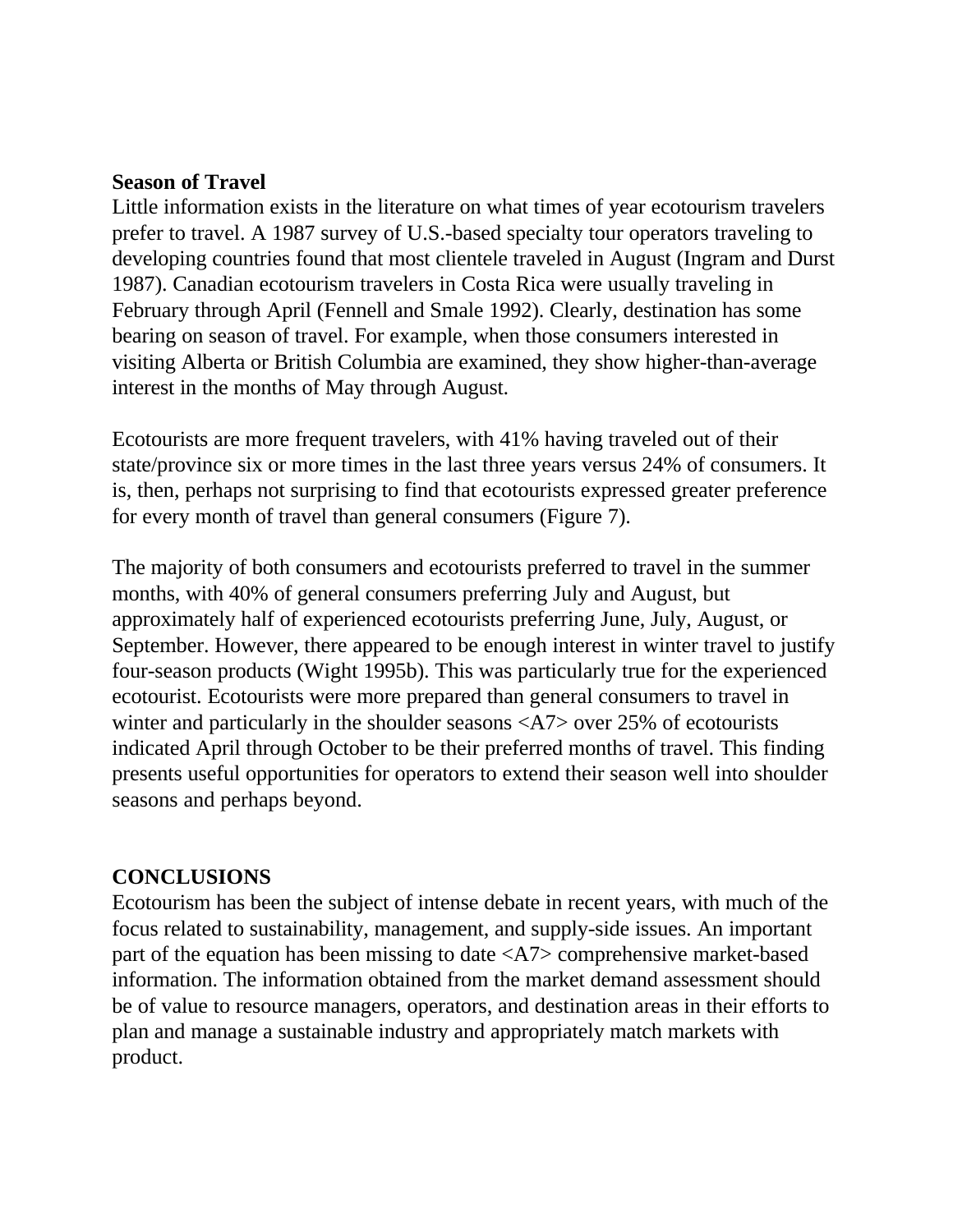Much has been discovered about ecotourism markets in this Market Demand Study, where 77% of consumers had been on a trip that involved nature, outdoor adventure, or learning about another culture and that was experienced in the countryside or wilderness. Virtually all ages of adults are interested in ecotourism, with experienced ecotourists being somewhat older than the general consumer who is interested in ecotourism. Both males and females are equally interested in ecotourism experiences overall, although there may be slight gender differences for specific activities. Education levels are higher than those of the general population, and considerably higher in the case of experienced ecotourists, most of whom are college graduates. However, interest in ecotourism is spreading to less-educated groups. Market profile characteristics are summarized in Figure 8.

Some ecotourists are interested in general experiences, whereas others (mainly the experienced ecotourists) are interested in fairly specialized activities. Both groups are quite well traveled, particularly ecotourists. Most North American ecotourists prefer to travel in the summer months; however, the experienced ecotourist is more prepared to travel in other seasons (particularly in the shoulder seasons) than the general consumer interested in ecotourism. This versatility provides the nature/adventure/culture operator with opportunities for expanding the season of operations well into shoulder seasons and also for considering winter operations or linkages.

Expenditures by ecotourists differ with a variety of factors, especially trip characteristics and particularly trip duration and destination. There seems to be no typical pattern of expenditure. However, it can be said that one-fourth of North American ecotourists would spend more than \$2,000 per person on a trip that includes ecotourism experiences. Trip length varies tremendously. Most prefer total trips of more than a week in length, with significant numbers of ecotourists and almost half of general consumers preferring a trip of more than two weeks. Onefourth of the consumers prefer the ecotourism portion of their trip to be more than two weeks long -- a significant length of time. This indicates that consumers are seeking an experience that combines ecotourism with other types of travel, which is important from product packaging, linkages, and marketing perspectives. Trip characteristics are summarized in Figure 8.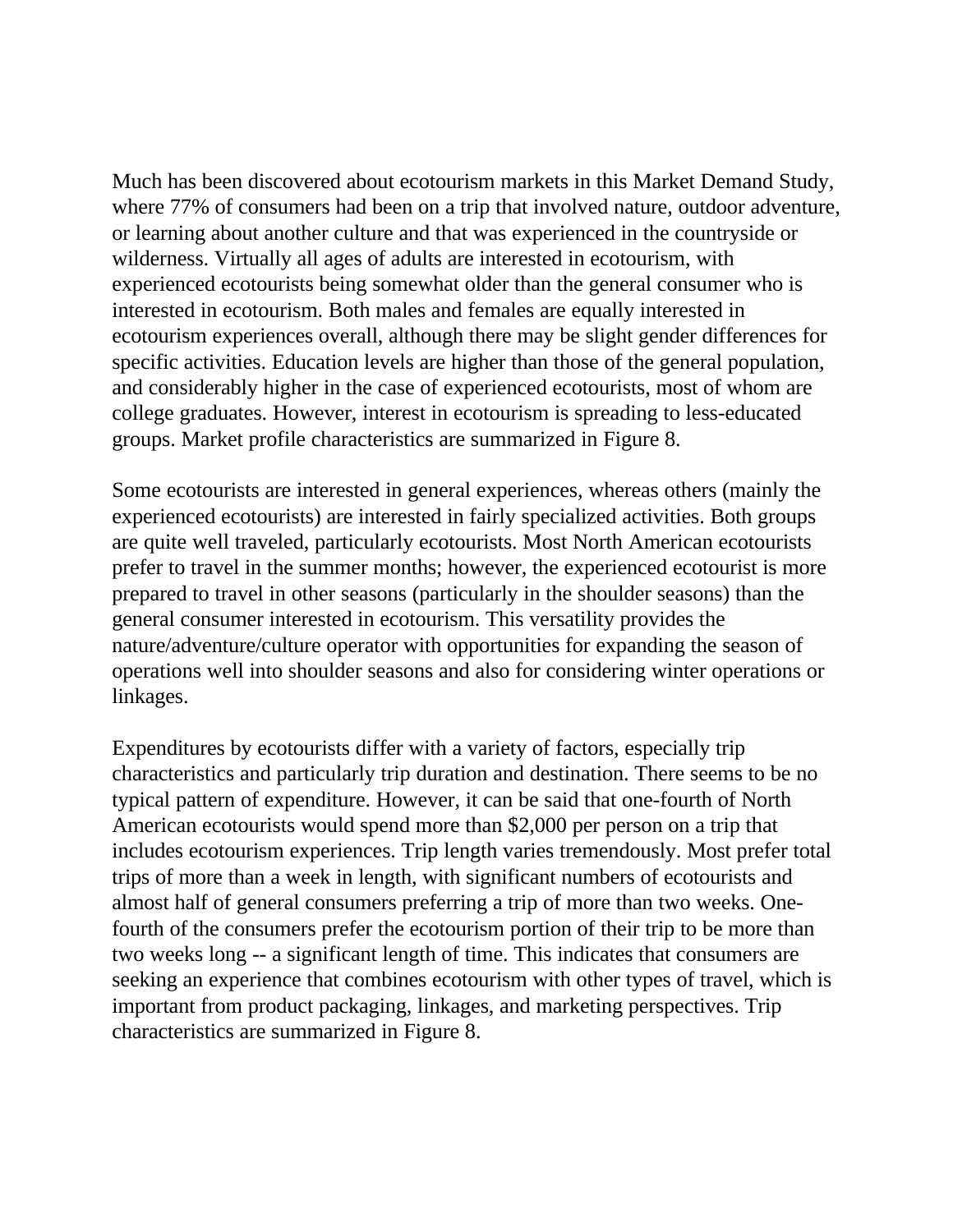Overall, the characteristics of current and potential ecotourists suggest that interest in ecotourism is spreading to many population segments and that the characteristics of the experienced ecotourist are being incorporated into mainstream markets.

#### **REFERENCES**

Allcock, A., B. Jones, S. Lane, and J. Grant (1994). ''National Ecotourism Strategy.'' Canberra, Australia: Commonwealth Department of Tourism.

ARA Consulting Group, Eureka Tourism and Hospitality Management Consultants, and the Tourism Research Group (1991). Yukon Wilderness Adventure Travel Market Awareness Study. Whitehorse: Department of Tourism, Government of Yukon.

Backman, K. F., and T. D. Potts (1993). Profiling Nature-Based Travelers: Southeastern Market Segments. South Carolina: Strom Thurmond Institute.

Bartlett, C. (1991). ''A Bird in the Bank.'' Alberta Business, June.

Ballantine, J. L., and P. F. J. Eagles (1994). ''Defining Canadian Ecotourists.'' Journal of Sustainable Tourism, 2 (4): 210-13.

Boo, E. (1990). Ecotourism: The Potential and Pitfalls. Washington, DC: World Wildlife Fund.

Boyd, S. W., and R. W. Butler (1993a). Report I: Review of the Development of Ecotourism with Respect to Identifying Criteria for Northern Ontario. Sault Ste. Marie, Ontario: Natural Resources Canada and Ontario Ministry of Natural Resources.

\_\_\_ (1993b). Report II: Geographical Information Systems: Tool for Establishing Parameters for Ecotourism Criteria. Sault Ste. Marie, Ontario: Natural Resources Canada and Ontario Ministry of Natural Resources.

Campbell Goodell Consultants (1991). United States Market Match Survey <A7> Outdoor Adventure Vacations. Victoria: B.C. Ministry of Development, Trade and Tourism, and Industry, Science and Technology.

Chudintra, S. (1993). ''Nature Tourism Profile: Thailand.'' In Nature Tourism in Asia: Opportunities and Constraints for Conservation and Economic Development, edited by J. Nenon and P. B. Durst. Washington, DC: USDA, Forest Service, USAID, USDA, Office of International Cooperation and Development, pp. 31-41.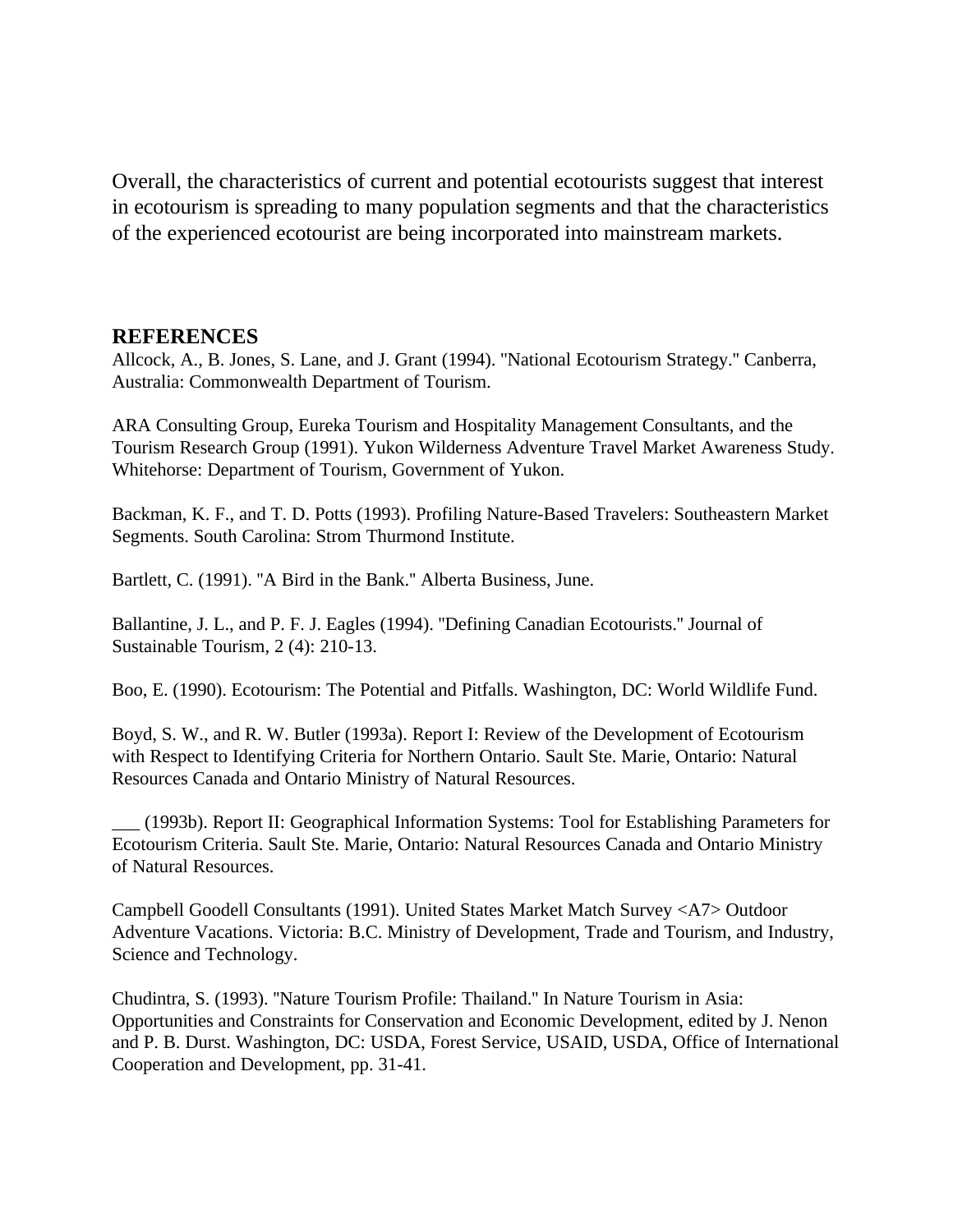Cook, S. D., E. Stewart, and K. Repass (1992). Discover America: Tourism and the Environment. Washington, DC: Travel Industry Association of America.

Devins, S. (1995). ''23 Family Vacation Adventures.'' Treehouse Family, April: 10-17.

Duda, M. D. (n.d.). ''Watching the Watcher: Identifying the Constituency.'' In Nature Watch, edited by W. Hudson. N.p.: Defenders of Wildlife, pp. 41-49.

Eagles, P. F. J. (1992). ''The Travel Motivations of Canadian Ecotourists.'' Journal of Travel Research, 31 (Fall): 3-7.

Eagles, P. F. J., and J. W. Cascagnette (1995). ''Canadian Ecotourists: Who Are They?'' Tourism Recreation Research, 20 (1): 22-28.

Fennell, D. A. (1990). A Profile of Ecotourists and Benefits Derived from Their Experiences: A Costa Rica Case Study. Thesis.

Fennell, D. A., and P. J. Eagles (1990). ''Ecotourism in Costa Rica: A Conceptual Framework.'' Journal of Park and Recreation Administration, 8 (1): 23-34.

Fennell, D., and B. Smale (1992). ''Ecotourism and Natural Resource Protection.'' Tourism Recreation Research, 17 (1): 21-32.

Goudberg, N. J., D. S. Cassells, and P. S. Valentine (n.d). The Prospects for an Ecotourism Industry in Northern Queensland Wet Tropical Rainforests. Townsville, Queensland, Australia: James Cook University, Institute for Tropical Rainforest Studies, Department of Geography.

HLA Consultants, GAIA Consultants, and Cottonwood Consultants (1990). Marketing Watchable Wildlife Tourism in Alberta. Edmonton: Alberta Tourism and Alberta Forestry, Lands and Wildlife.

HLA Consultants (1994). Tour Operator Market for Alberta Ecotourism Experiences. Edmonton: Alberta Economic Development and Tourism.

HLA Consultants and the ARA Consulting Group (1994). Ecotourism Nature/Adventure/Culture: Alberta and British Columbia Market Demand Assessment. Prepared for Canadian Heritage, Industry Canada, British Columbia Ministry of Small Business, Tourism and Culture, Alberta Economic Development and Tourism, and the Outdoor Recreation Council of British Columbia.

Ingram, C. D., and P. B. Durst (1987). Nature Oriented Travel to Developing Countries. FPEI Working Paper No. 28. Research Triangle Park, NC: Southeastern Center for Forest Economic Research.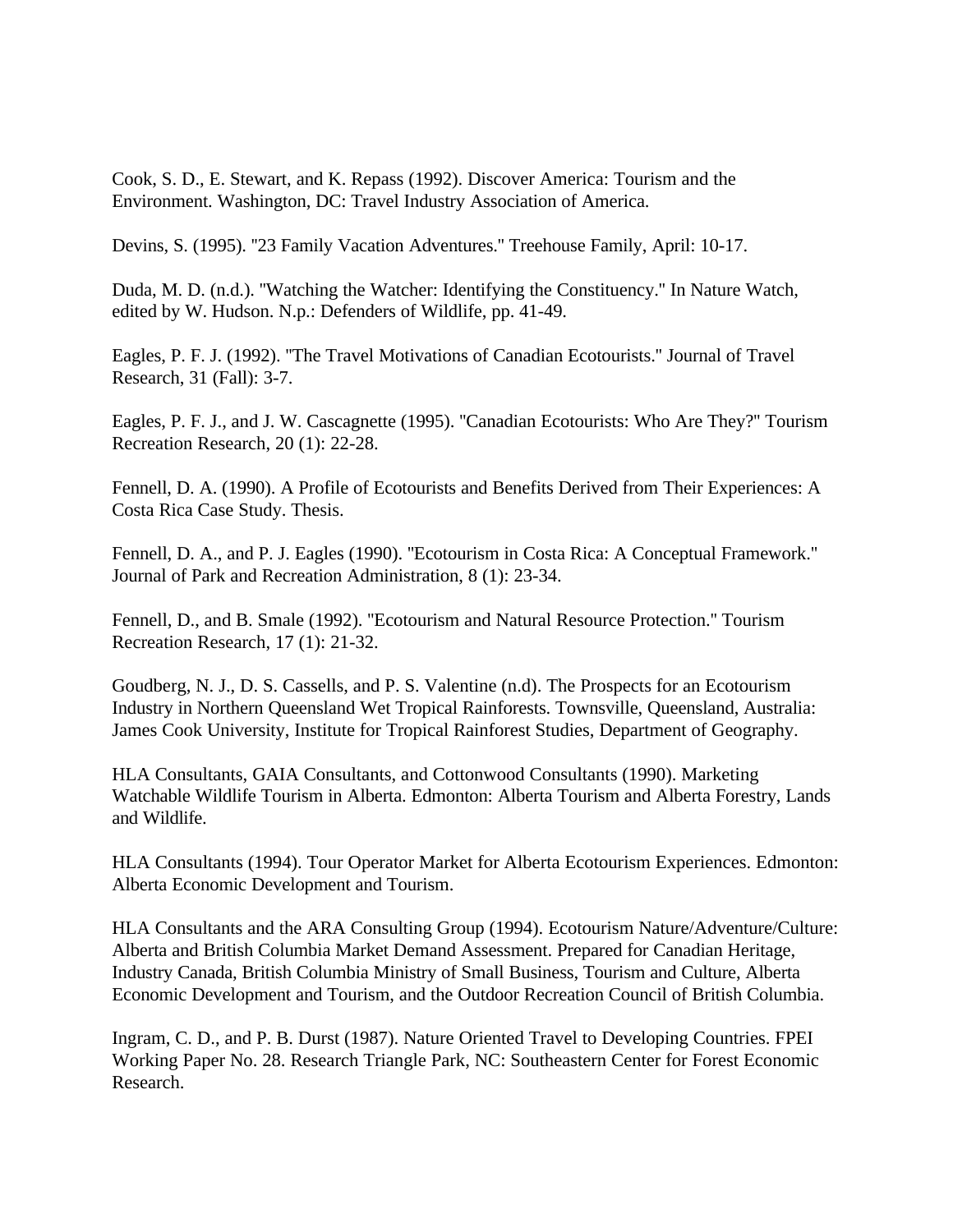\_\_\_ (1989). ''Nature-Oriented Tour Operators: Travel to Developing Countries.'' Journal of Travel Research, 28 (Fall): 11-15.

Jamrozy, U., S. J. Backman, and K. F. Backman (1994). ''The Relationship of Involvement and Opinion Leadership in Nature-Based Tourism.'' In Tourism: The Economy's Silver Lining. Proceedings of the 25th TTRA Conference. Wheat Ridge, CO: TTRA, pp. 31-35.

Laarman, J. D., and P. B. Durst (1987). ''Nature Travel in the Tropics.'' Journal of Forestry, 85 (5): 43-46.

\_\_\_ (1993). ''Nature Tourism as a Tool for Economic Development and Conservation of Natural Resources.'' In Nature Tourism and Asia: Opportunities and Constraints for Conservation and Economic Development, edited by J. Nenon and P. B. Durst. Washington, DC: USDA, Forest Service, USAID, USDA, Office of International Cooperation and Development, pp. 1-19.

Lindberg, K. (1991). Policies for Maximizing Nature Tourism's Ecological and Economic Benefits. N.p.: World Resources Institute.

Liu, Juanita C. (1994). Pacific Islands Ecotourism: A Public Policy and Planning Guide. Honolulu: University of Hawaii, The Pacific Business Center Program.

Nababan, A., and A. Aliadi (1993). ''Nature Tourism Profile: Indonesia.'' In Nature Tourism and Asia: Opportunities and Constraints for Conservation and Economic Development, edited by J. Nenon and P. B. Durst. Washington DC: USDA, Forest Service, USAID, USDA, Office of International Cooperation and Development, pp. 43-54.

Parker, T. (1993). ''Nature Tourism in Nepal.'' In Nature Tourism and Asia: Opportunities and Constraints for Conservation and Economic Development, edited by J. Nenon and P. B. Durst. Washington, DC: USDA, Forest Service, USAID, USDA, Office of International Cooperation and Development, pp. 21-30.

Phelan, L., and C. Calloway (1993). ''(Ethically) Marketing the Environmental Ethic in Tourism.'' In Expanding Responsibilities: A Blueprint for the Travel Industry. Proceedings 24th Annual TTRA Conference. Wheat Ridge, CO: TTRA, pp. 207-11.

Reingold, L. (1993). ''Identifying the Elusive Ecotourist.'' In Going Green, a supplement to Tour and Travel News, October 25, pp. 36-39.

Ryel, R., and T. Grasse (1991). ''Marketing Ecotourism: Attracting the Elusive Ecotourist.'' In Nature Tourism: Managing for the Environment, edited by T. Whelan. Washington, DC: Island Press.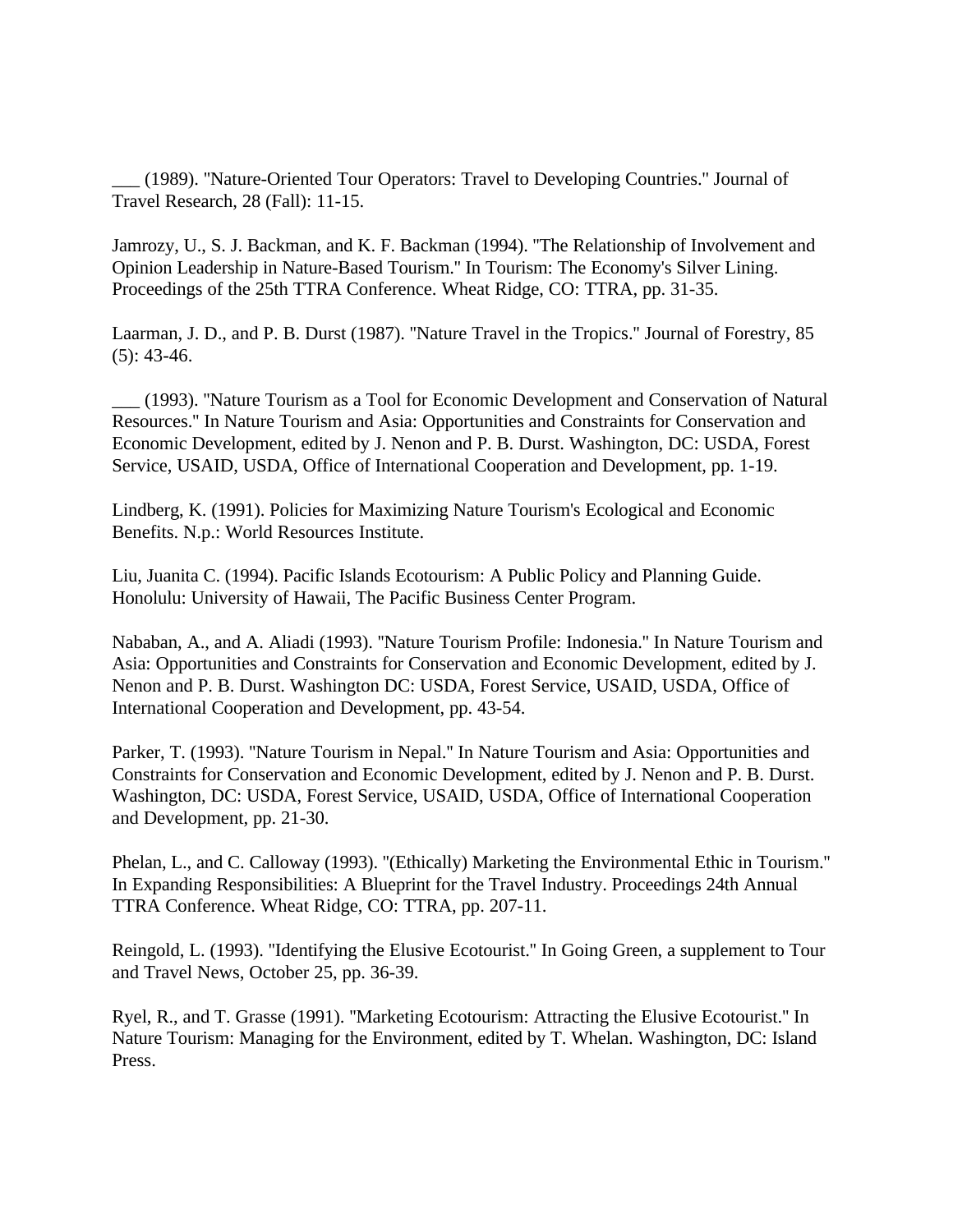Sayer, J. A. (1981). ''Tourism or Conservation in the National Parks of Benin?'' Parks, 5 (4): 13- 15.

Scace, R., E. Grifone, and R. Usher (1992). Ecotourism in Canada. Hull, Quebec: Canadian Environmental Advisory Council.

Stewart, W. P. (1994). ''Disentangling Ecotourism.'' Annals of Tourism Research, 21 (4): 840-42.

Tourism Canada (1995). Adventure Travel in Canada: An Overview of Product, Market and Business Potential. Ottawa: Industry Canada.

Tourism Research Group (1988). ''Adventure Travel in Canada <A7> Western Canada Product Development Strategy.'' Ottawa: Tourism Canada.

Unaaq (1995). Arctic Ecotourism Market Research Study: Final Report. Report prepared for Aboriginal Business Canada. Yellowknife: NWT Department of Economic Development and Tourism.

Wheeller, B. (1991). ''Responsible Tourism Is Not the Answer.'' Tourism Management, 12 (2): 91-96.

Wieler, B., and H. Richins (1995). ''Extreme, Extravagant and Elite: A Profile of Ecotourists on Earthwatch Expeditions.'' Tourism Recreation Research, 20 (1): 29-36.

Wight, P. (1993). ''Sustainable Ecotourism: Balancing Economic, Environmental and Social Goals within an Ethical Framework.'' Journal of Tourism Studies, 4 (2): 54-66.

\_\_\_ (1994). ''Environmentally Responsible Marketing of Tourism.'' In Ecotourism: A Sustainable Option?, edited by E. Cater and G. Lowman. Chichester: John Wiley and Sons and Royal Geographical Society, pp. 39-55.

\_\_\_ (1995a). ''Ecotourism Markets: Who Are They and What Are They Seeking?'' Paper presented to Sharing Tomorrow: Exploring Responsible Tourism. Interpretation Canada National Conference. Riding Mountain National Park, Manitoba, September 24-27.

\_\_\_ (1995b). ''Marketing to the Ecotourism Client.'' Paper presented to Shaping Tomorrow's North <A7> The Role of Tourism and Recreation. Lakehead University, Thunder Bay, Ontario, October 12-15.

\_\_\_ (1995c). ''Ultimate Adventures: An Alberta Ecotourism Success Story.'' Paper presented to Ecotourism in Ontario -- New Business Opportunities. Sir Sandford Fleming College, Haliburton Campus, November 24-25.